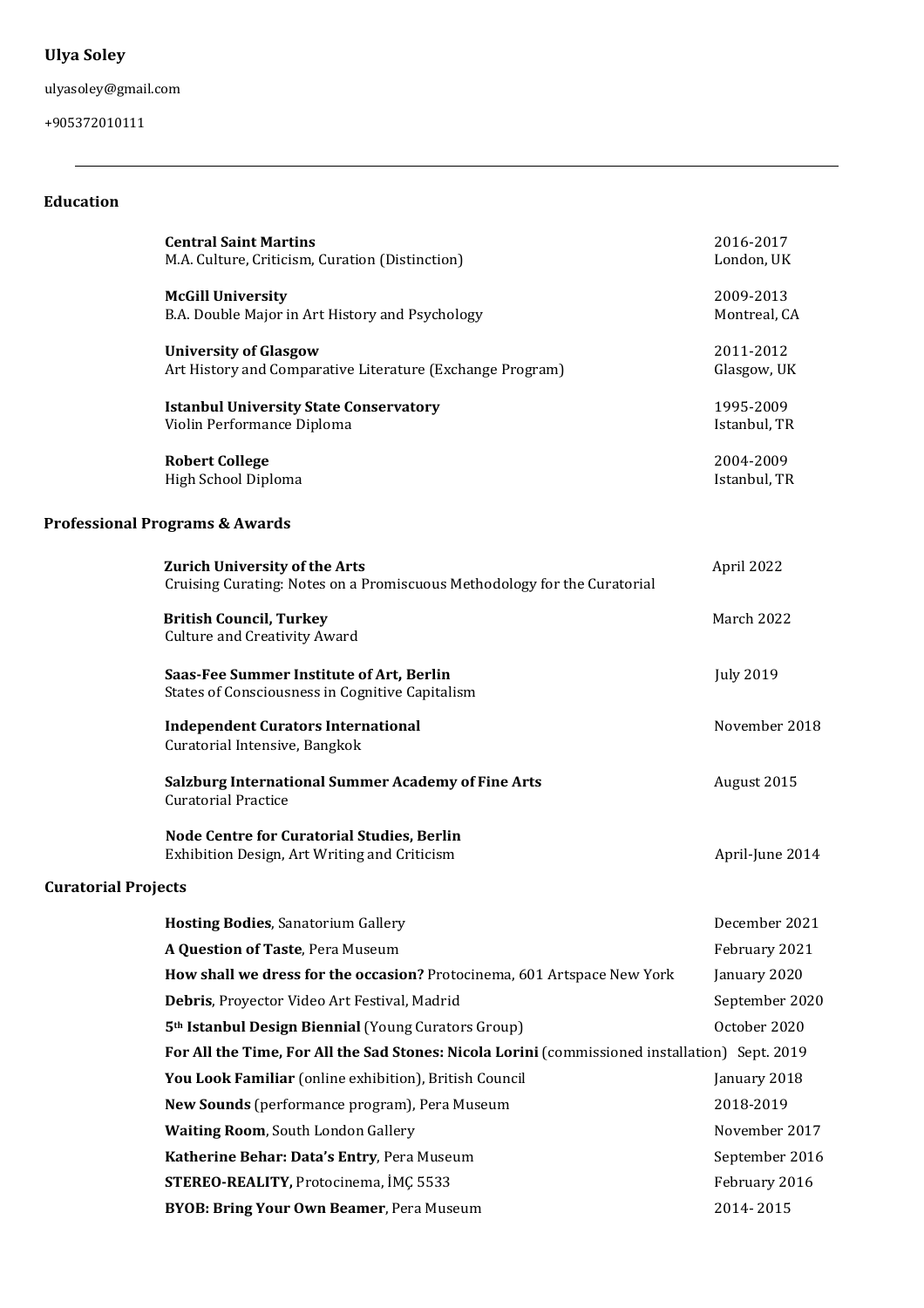|                     | Pera Museum, Suna and Inan Kıraç Foundation<br>Exhibition project management and editorial work<br>for the following exhibitions and related publications:                                                                                                                               | 2013- Current |
|---------------------|------------------------------------------------------------------------------------------------------------------------------------------------------------------------------------------------------------------------------------------------------------------------------------------|---------------|
|                     | And Now the Good News                                                                                                                                                                                                                                                                    |               |
|                     | Notes for Tomorrow                                                                                                                                                                                                                                                                       |               |
|                     | Etel Adnan                                                                                                                                                                                                                                                                               |               |
|                     | Crystal Clear                                                                                                                                                                                                                                                                            |               |
|                     | Miniature 2.0                                                                                                                                                                                                                                                                            |               |
|                     | A Road Story: 180 Years of Photography                                                                                                                                                                                                                                                   |               |
|                     | Out of Ink: Interpretations from Chinese Contemporary Art                                                                                                                                                                                                                                |               |
|                     | The Time Needs Changing: Cao Fei, Nilbar Güreş, Raqs Media Collective                                                                                                                                                                                                                    |               |
|                     | School Square Galatasaray                                                                                                                                                                                                                                                                |               |
|                     | This is Not a Love Song: Video Art and Pop Music Crossovers                                                                                                                                                                                                                              |               |
|                     | Coffee Break: Kütahya Tiles and Ceramics Collection                                                                                                                                                                                                                                      |               |
|                     | <b>University of the Arts London</b><br>Exhibition project management for Lost and Found exhibition bringing<br>together artefacts from the CSM Museum & Study Collection, the LCC<br>Archive and the Chelsea Archive alongside work by current students and<br>recent graduates.        | 2017          |
|                     | <b>McGill University</b><br>Assistant archivist at McGill University Archives, conducting research<br>interviews, digitizing and organizing SSMU archives.                                                                                                                               | 2012-2013     |
| <b>Publications</b> |                                                                                                                                                                                                                                                                                          |               |
|                     | 2022                                                                                                                                                                                                                                                                                     |               |
|                     | Editor: dergi, issue no. 4<br>Exhibition review: Burak Kabadayı, AVTO - Argonotlar<br>Exhibition review: Kadir Kayserilioğlu, The Pill - Art Unlimited<br>Interview: Yabacı Bir Göz, Nazım Hikmet Kültür Merkezi - Argonotlar                                                            |               |
|                     | 2021                                                                                                                                                                                                                                                                                     |               |
|                     | Editor: Spirits on the Ground, Kerem Ozan Bayraktar (artist book)<br>Exhibition review: Bir Zamanlar Kavranamayan - Argonotlar<br>Curatorial essay: A Question of Taste (exhibition catalog)<br>Interview: Onur Karaoğlu - Argonotlar<br>Exhibition review: Müstesna Kadavra, Galeri Nev |               |

2020

Interview: biriken - Argonotlar

Exhibition review: Aykan Safoğlu, Kıraathane Edebiyat Evi - Art agenda Essay: On empathy between humans and non-human animals - callingmag Exhibition review: Sena Başöz, Krank Gallery - Art Unlimited Exhibition review: Avşar Gürpınar, Kıraathane Edebiyat Evi - Manifold Fiction: Ne alırsınız? – Trendeki Yabancı, Can Yayınları Essay: Pandemics and Art: Virtual Museum Practices, Pera Museum Blog Exhibition text: Berkay Tuncay, Sanatorium Interview: Berkay Tuncay, Sanatorium - Art Unlimited

#### 2019

Essay: Art Censorship on the Internet - Susma Review: Gülşah Mursaloğlu & Ezgi Tok, Poşe - Art Unlimited Essay: Tress in Contemporary Art - K24 Interview: Kerem Ozan Bayraktar, Bilsart - border\_less